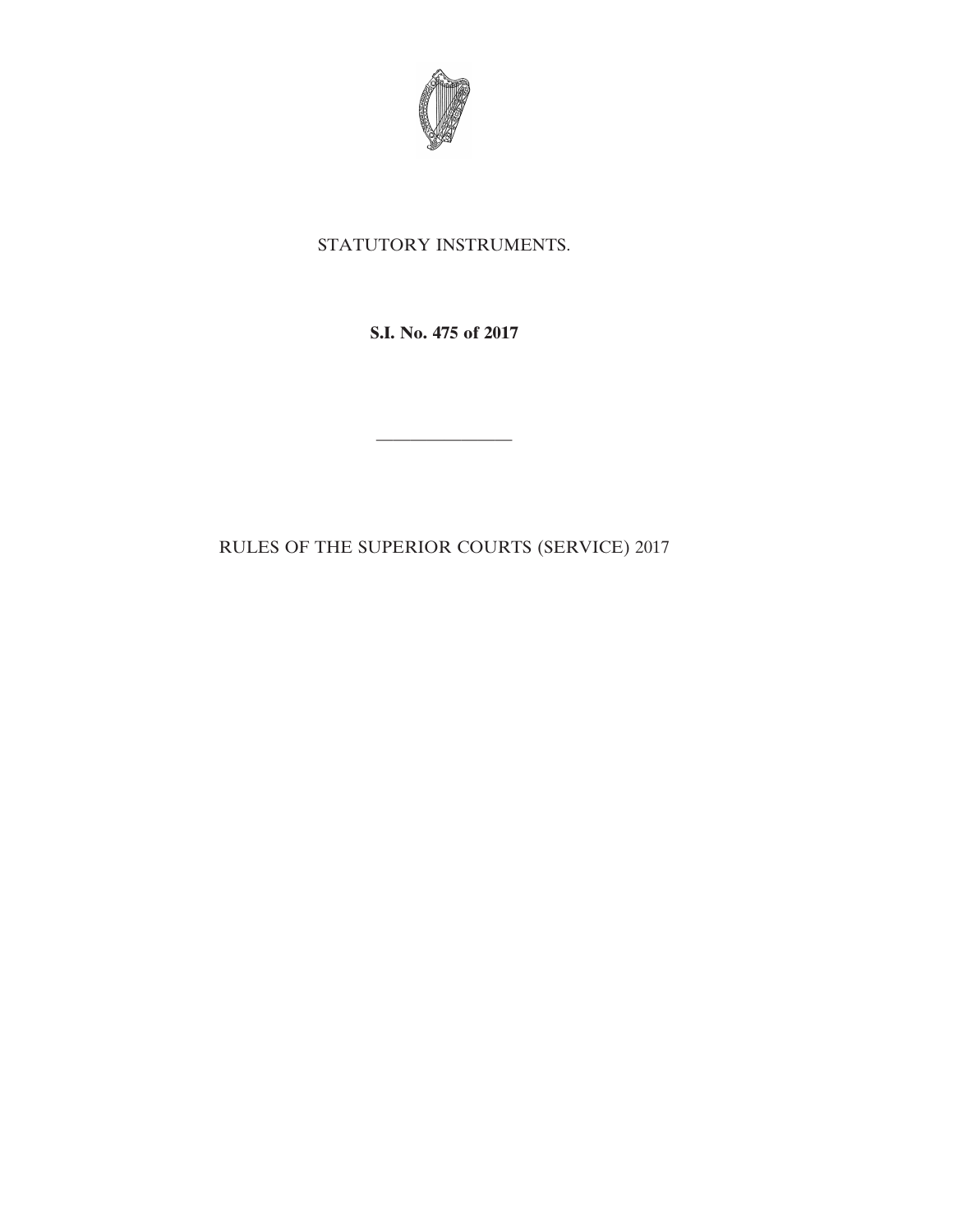### S.I. No. 475 of 2017

### RULES OF THE SUPERIOR COURTS (SERVICE) 2017

We, the Superior Courts Rules Committee, constituted pursuant to the provisions of the Courts of Justice Act 1936, section 67, by virtue of the powers conferred upon us by the Courts of Justice Act 1924, section 36, and the Courts of Justice Act 1936, section 68 (as applied by the Courts (Supplemental Provisions) Act, 1961 section 48), the Courts (Supplemental Provisions) Act 1961, section 14, and of all other powers enabling us in this behalf, do hereby make the following Rules of Court.

Dated this 20 day of July, 2017.

| Susan Denham          | Sean Ryan        |
|-----------------------|------------------|
| Peter Kelly           | Elizabeth Dunne  |
| Mary Finlay Geoghegan | Michael Peart    |
| Deirdre Murphy        | Michael Kavanagh |
| Noel Rubotham         | John Mahon       |

I concur in the making of the following Rules of Court.

Dated this 1st day of November, 2017.

CHARLES FLANAGAN, Minister for Justice and Equality.

> *Notice of the making of this Statutory Instrument was published in "Iris Oifigiúil" of* 10*th November*, 2017.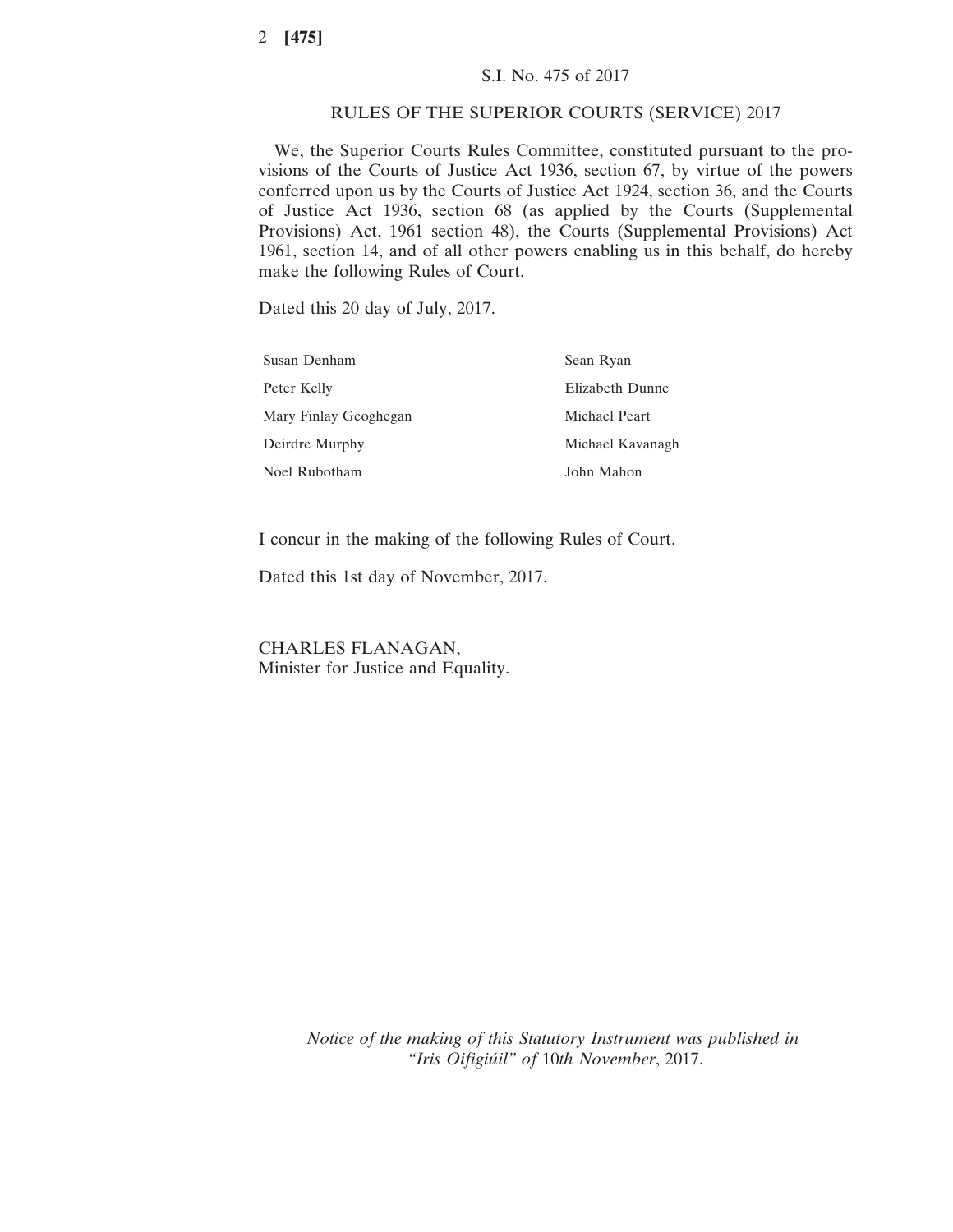### S.I. No. 475 of 2017

#### RULES OF THE SUPERIOR COURTS (SERVICE) 2017

1. (1) These Rules, which may be cited as the Rules of the Superior Courts (Service) 2017, shall come into operation on 27 November 2017.

(2) These Rules shall be construed together with the Rules of the Superior Courts.

(3) The Rules of the Superior Courts as amended by these Rules may be cited as the Rules of the Superior Courts 1986 to 2017.

2. The Rules of the Superior Courts are amended:

(i) by the substitution for rules 14 and 15 of Order 4 of the following rules:

"14. The solicitor of a plaintiff shall indorse upon the summons and notice in lieu of service of a summons, the address and occupation or description of the plaintiff and also his own name or that of his firm and:

- (i) the registered place of business where documents may be left for him, and
- (ii) where the plaintiff's solicitor consents to the receipt of such documents by electronic mail, his or her electronic mail address (in lieu of his or her registered place of business) to which documents in the proceedings may be sent in electronic form.

15. A plaintiff suing in person shall indorse upon the summons and notice in lieu of service of a summons his occupation or description and:

- (i) an address for service, where documents may be left for him, and
- (ii) where the plaintiff consents to the receipt of documents in the proceedings by electronic mail, his or her electronic mail address (in lieu of an address for service) to which documents may be sent in electronic form.";
- (ii) by the substitution for rule 2 of Order 9 of the following rule:

"2. (1) Service of any summons on the defendant shall, except in the cases in the following rules of this Order specified, be effected: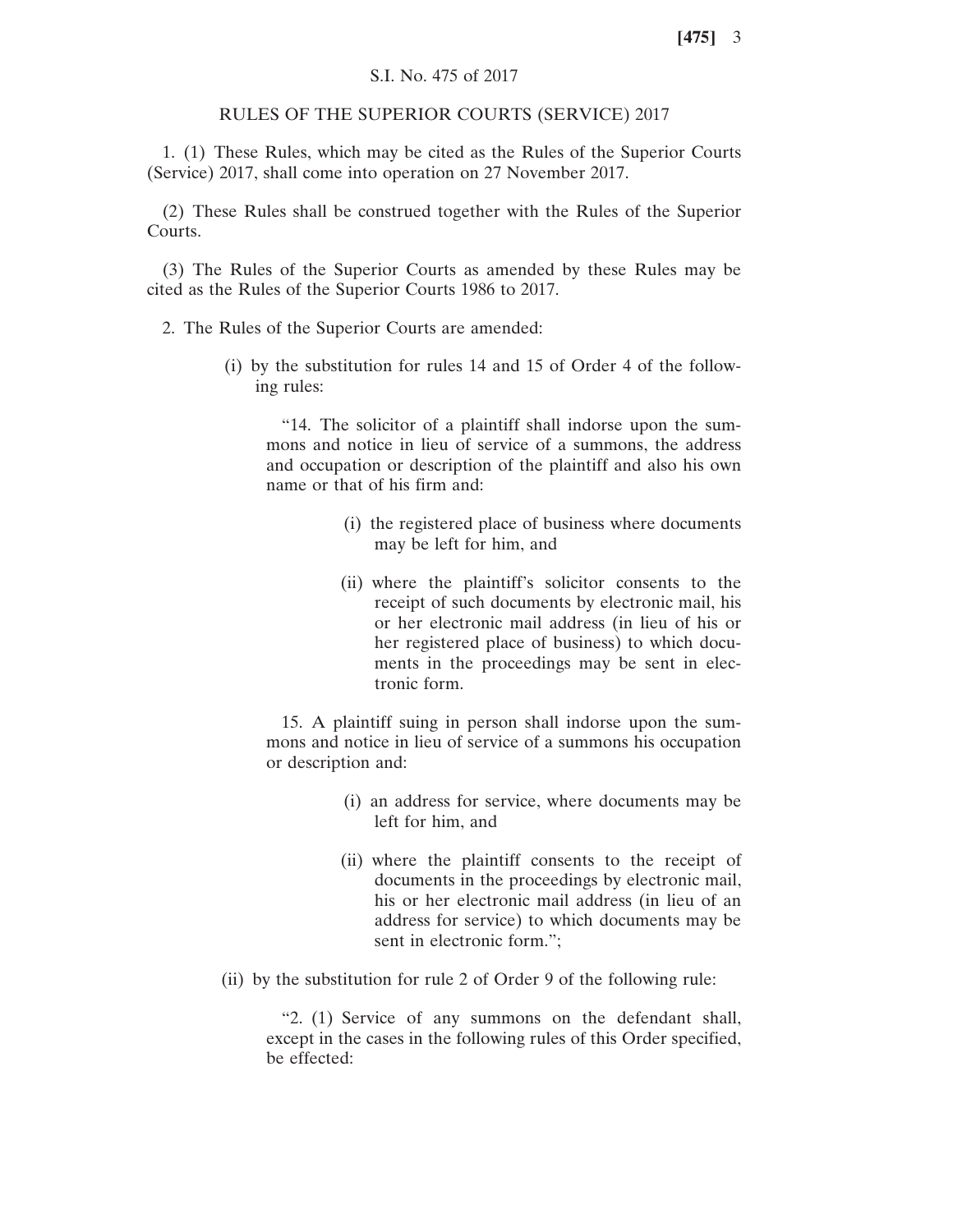- (i) by personal service upon the person to be served, or
- (ii) by personal service upon another person referred to in sub-rule (2) on behalf of the person to be served, or
- (iii) by the sending of a copy of the summons by registered prepaid post in an envelope addressed to the person to be served at his last known residence or place of business in the State, or at an address in the State for service provided by the person to be served, provided that such service shall not be deemed effective without proof of delivery of the said envelope to the address of the person to be served, or
- (iv) where the defendant is a company, in accordance with section 51 of the Companies Act 2014.

(2) Where it shall appear by affidavit that the defendant is personally within the jurisdiction and that due and reasonable diligence has been exercised in endeavouring to effect personal service on him or her, service of the summons may be effected by delivering a copy thereof at

- (a) the defendant's usual or last known place of residence within the jurisdiction, or
- (b) the defendant's principal or last known place of business or office,

to the wife, husband, civil partner (within the meaning of section 3 of the Civil Partnership and Certain Rights and Obligations of Cohabitants Act 2010) father, mother, brother, or sister of the defendant, or to any employee of the defendant (the person to whom such copy shall be delivered being of the age of sixteen years or upwards)

and showing to such person the original or duplicate original of such summons."

(iii) by the substitution for rule 12 of Order 9 of the following rule:

"12. (1) The person serving a summons shall, within three days at most after service, indorse on the summons the day and date of the service thereof; and every affidavit of service of such summons shall mention the date on which such indorsement was made.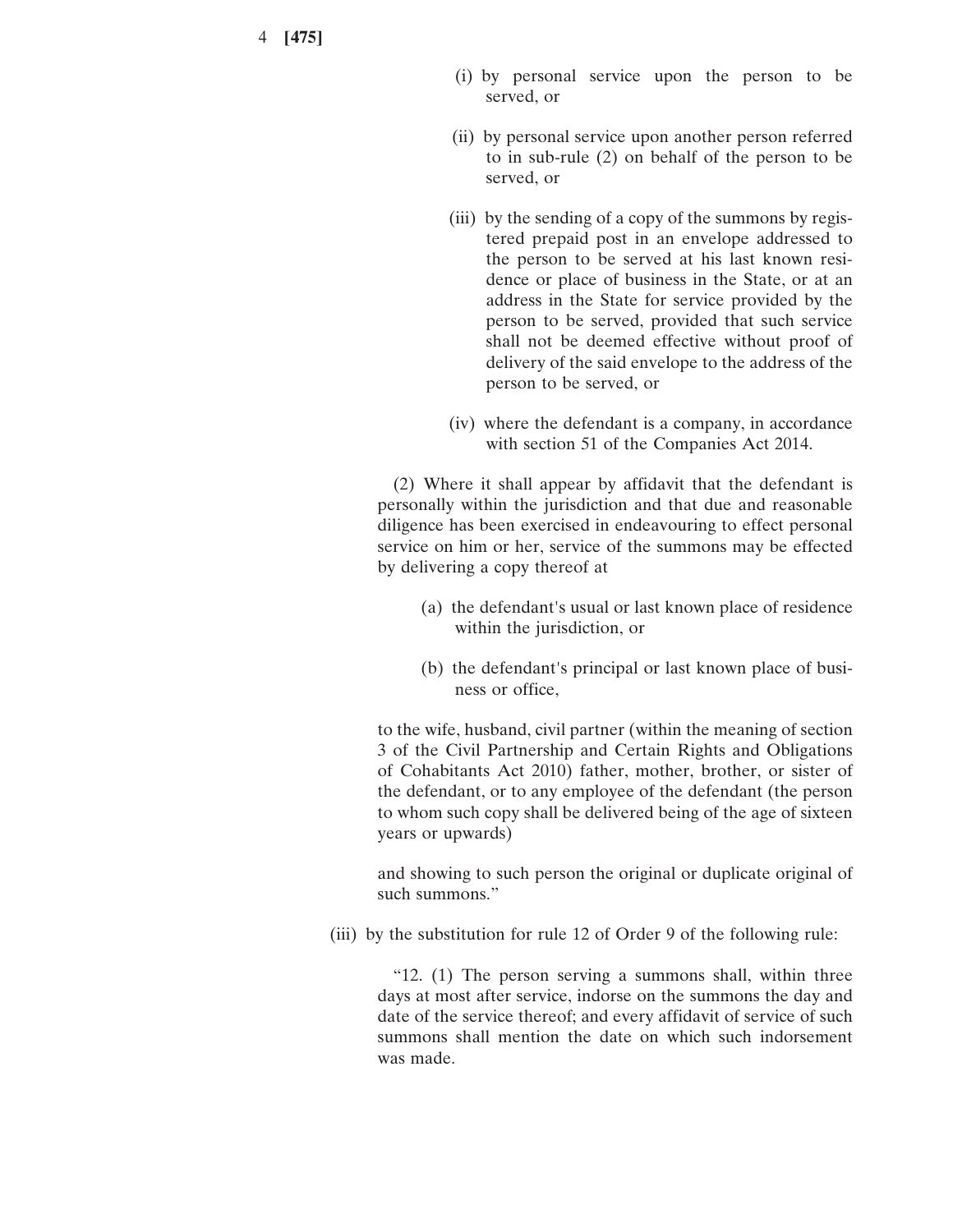(1A) An Indorsement of service by prepaid registered post shall be in the following terms:

### "INDORSEMENT OF SERVICE

I served the within summons on [person to be served] by posting the same by prepaid

registered post to [him] [her] at [address] on the...day of ........20..."

Signed .........................

This... day of ..............20.."

(2) Every affidavit of service of a summons by prepaid registered post shall exhibit proof of delivery of the envelope in which a copy of the summons is contained to the address of the person to be served.";

(iv) by the substitution for rule 16 of Order 9 of the following rule:

"16. This Order shall, so far as practicable, apply to an originating document and to notice in lieu of service, save where any other Order of these Rules requires personal service of such document or notice.";

(v) by the substitution for rules 6 and 7 of Order 12 of the following rules:

"6. The solicitor of a defendant shall state in the memorandum of appearance:

- (i) his registered place of business, or
- (ii) where the defendant's solicitor consents to the receipt of documents in the proceedings by electronic mail, his or her electronic mail address (in lieu of his or her registered place of business) to which documents may be sent in electronic form.

7. A defendant appearing in person shall state in the memorandum of appearance:

- (i) an address for service where documents may be left for him, or
- (ii) where the defendant consents to the receipt of documents in the proceedings by electronic mail, his or her electronic mail address (in lieu of his or her address for service) to which documents may be sent in electronic form.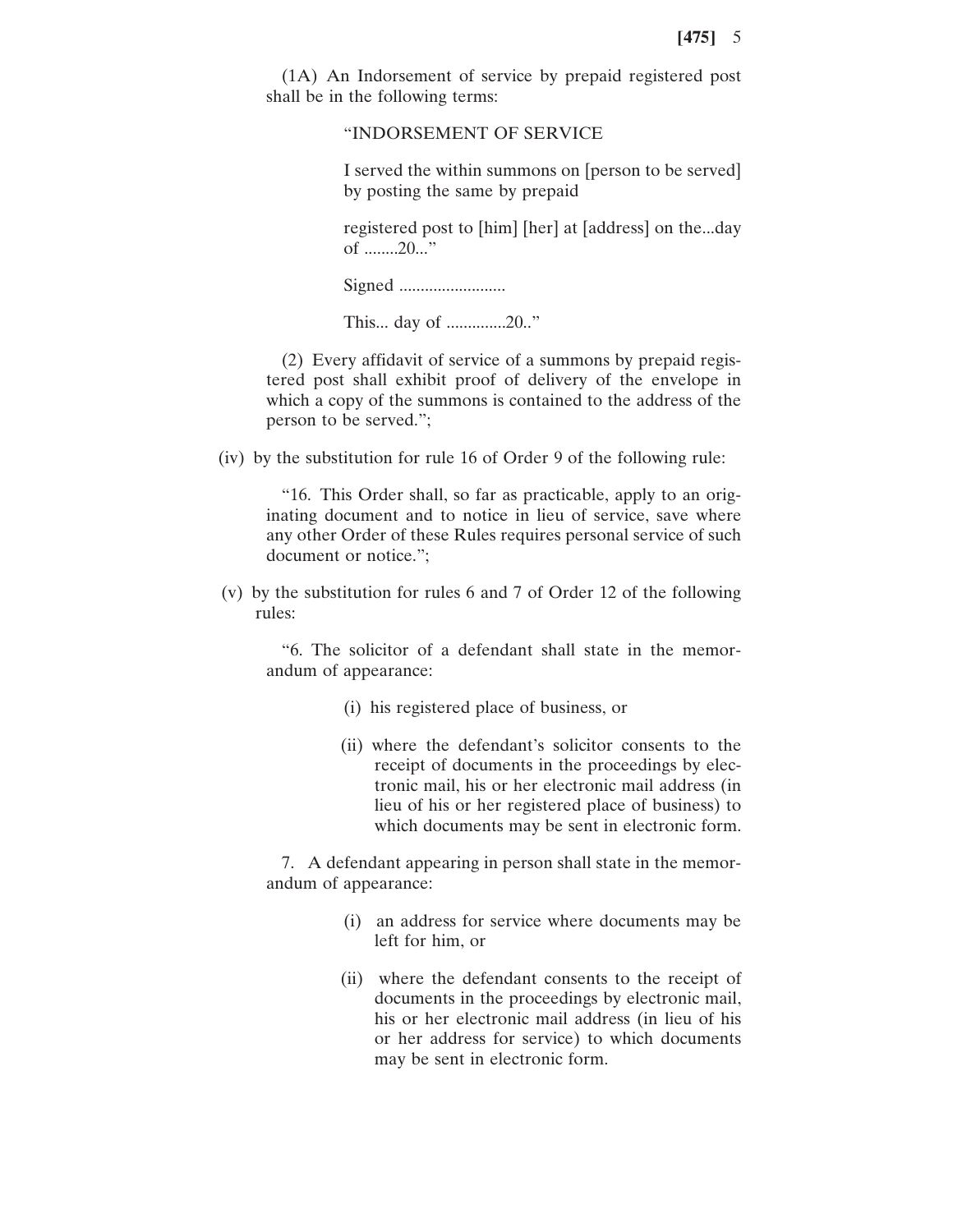7A. In—

- (a) any proceedings where entry of an appearance is not required, or
- (b) any case where consent to the receipt of documents in the proceedings by electronic mail has not been endorsed in accordance with rules 14 or 15 of Order 4 or stated in accordance with rules 6 or 7 of this Order

a solicitor or party may give notice of such consent by letter in writing sent by ordinary pre-paid post to the other party or, if that party is legally represented in the proceedings, that party's solicitor.", and

(vi) by the substitution for the following forms of the forms bearing the like numbers respectively set out in the Schedule, namely, Forms No. 1 to 3 in Appendix A, Part I; Forms No. 1 and 5 to 9 inclusive in Appendix A, Part II; Form No. 1 in Appendix V and Form No. 1 in Appendix CC.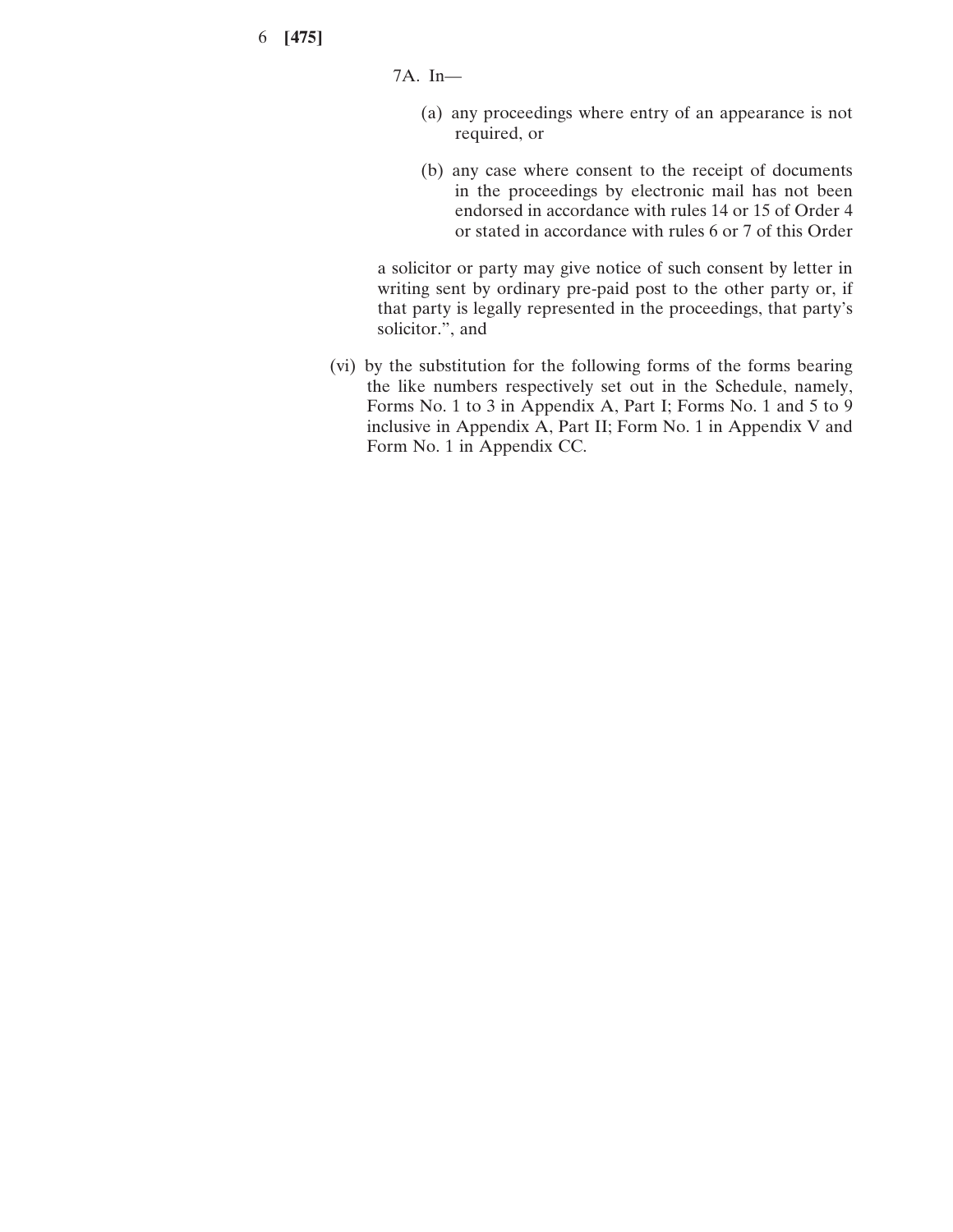### **Schedule**

Appendix A, Part I, No. 1.

O. 1, r. 2

## PLENARY SUMMONS

## THE HIGH COURT

——————

20......No.

Between

A. B.,

Plaintiff

and C.D.,

Defendant.

To the defendant

of....... in the County of.......

This plenary summons is to require that within eight days after the service thereof upon you (exclusive of the day of such service) you in person or by solicitor do enter an appearance in the Central Office, Four Courts, Dublin, in the above action; and TAKE NOTICE that, in default of your so doing, the plaintiff may proceed therein, and judgment may be given in your absence.

BY ORDER,

Chief Justice of Ireland,

the... day of..... two thousand and.....

N.B.—This summons is to be served within twelve calendar months from the date hereof, and, if renewed within six calendar months from the date of the last renewal, including the day of such date, and not afterwards.

The defendant may appear hereto by entering an appearance either personally or by solicitor at the Central Office, Four Courts, Dublin.

GENERAL INDORSEMENT OF CLAIM.

The plaintiff's claim is..... (Signed)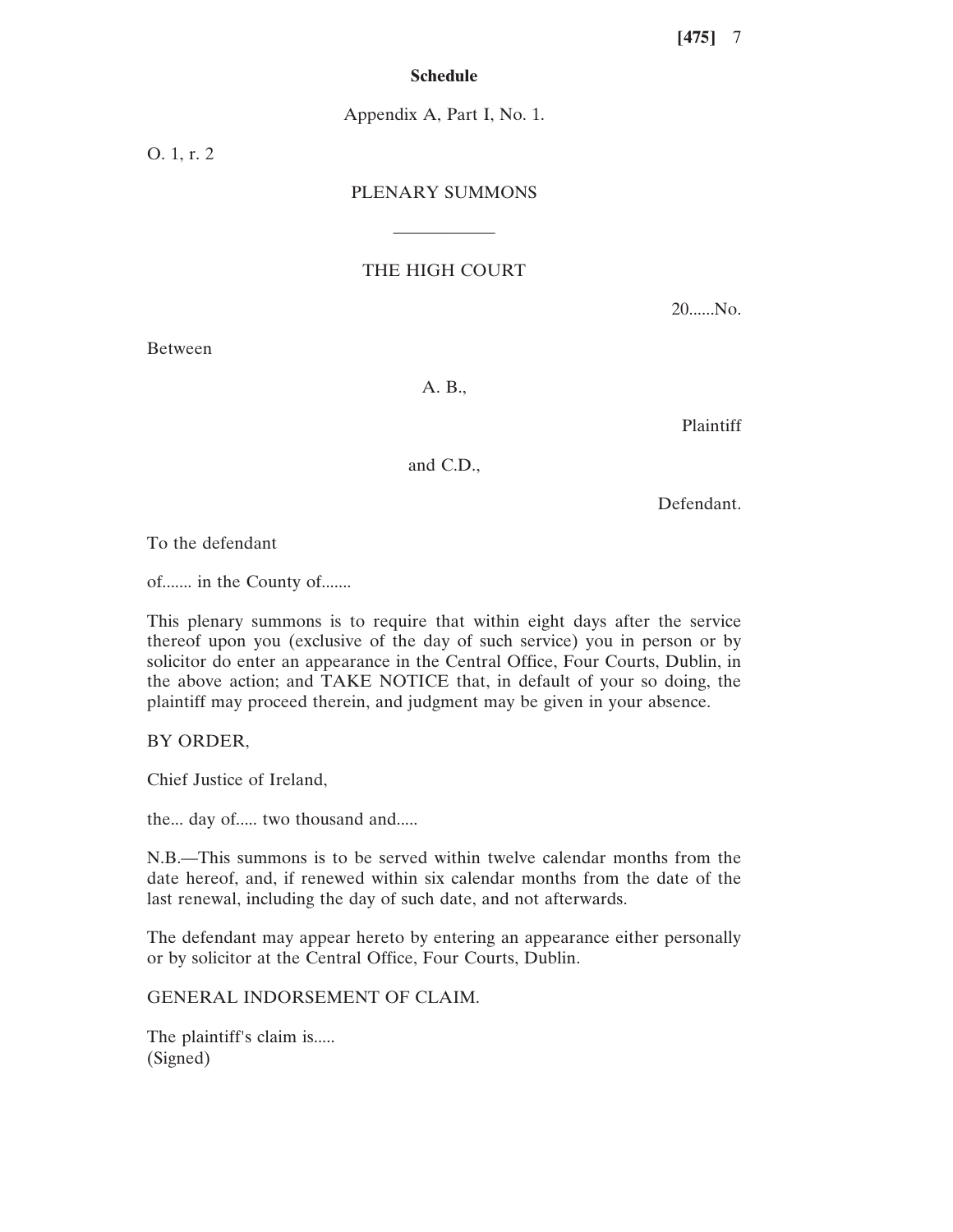This summons was issued by the plaintiff..... who resides at....... (state address accurately) and is....., and \*whose address for service is....... \*who consents to the service of documents in the proceedings by electronic mail to ...............

or,

This summons was issued by......., whose registered place of business is........, \* and who consents to the service of documents in the proceedings by electronic mail to .............., solicitor for the plaintiff, who resides at...... and is..........

This summons was served by me at......... on the defendant........... on..... day the... day of..... 20...

Indorsed the... day of..... 20...

(Signed)

(Address)

\*delete where inapplicable

No. 2.

——————

O. 1, r. 3

SUMMARY SUMMONS.

THE HIGH COURT.

——————

20......No.

Between

A. B.,

Plaintiff

and C.D.,

Defendant.

To the defendant.............. of......... in the County of.....

This summary summons is to require that within eight days after the service thereof upon you (exclusive of the day of such service) you in person or by solicitor do enter an appearance in the Central Office, Four Courts, Dublin, in the above action; and TAKE NOTICE that, if you do enter such appearance, due notice of the day and hour of the hearing of this summons will be delivered at the address for service named in the memorandum of appearance, but if you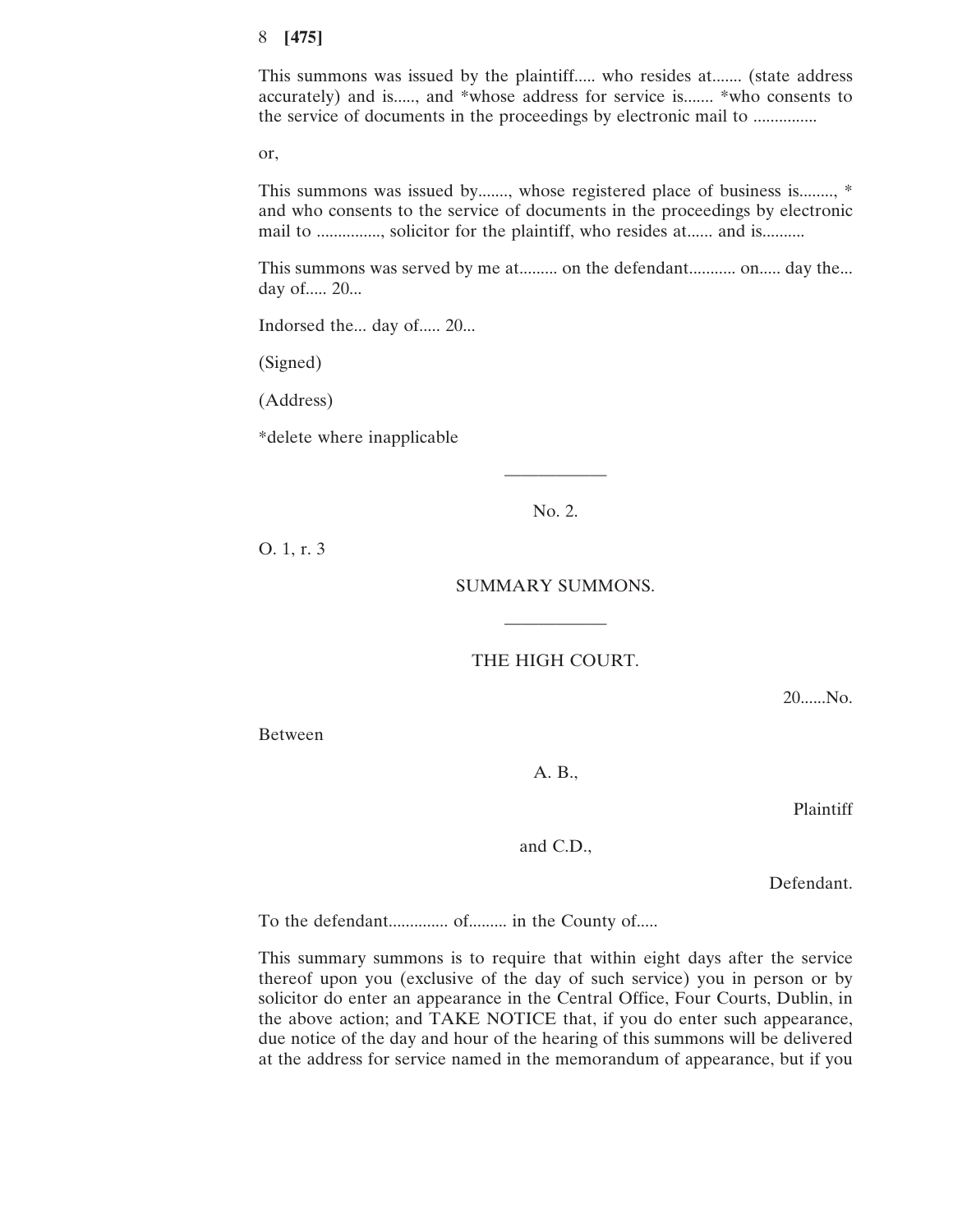do not enter such appearance, the plaintiff may proceed in the said action, and judgment therein be given in your absence without further notice.

BY ORDER,

Chief Justice of Ireland,

the... day of..... two thousand and.....

N.B.—This summons is to be served within twelve calendar months from the date thereof, or, if renewed, within six calendar months from the date of the last renewal, including the day of such date, and not afterwards.

The defendant may appear hereto by entering an appearance either personally or by solicitor at the Central Office, Four Courts, Dublin.

## SPECIAL INDORSEMENT OF CLAIM.

The plaintiff's claim is...........

(Signed)

(When the plaintiff's claim is for a liquidated sum only, add indorsement for costs (if any) prescribed by Order 4, rule 5, as follows:—

and  $\epsilon$ ..... for costs, and upon payment of  $\epsilon$ ..... for demand and  $\epsilon$ .... for costs within six days after service further proceedings will be stayed.

This summons was issued by the plaintiff, who resides at........ (state address accurately) and is......., and \*whose address for service is............... \*who consents to the service of documents in the proceedings by electronic mail to ............... or,

This summons was issued by................., whose registered place of business is........, \*and who consents to the service of documents in the proceedings by electronic mail to ..............., solicitor for the plaintiff, who resides at........... and is...............

This summons was served by me at....... on the defendant...... on..... day the... day of... 20...

——————

Indorsed the... day of..... 20...

(Signed)

(Address)

\*delete where inapplicable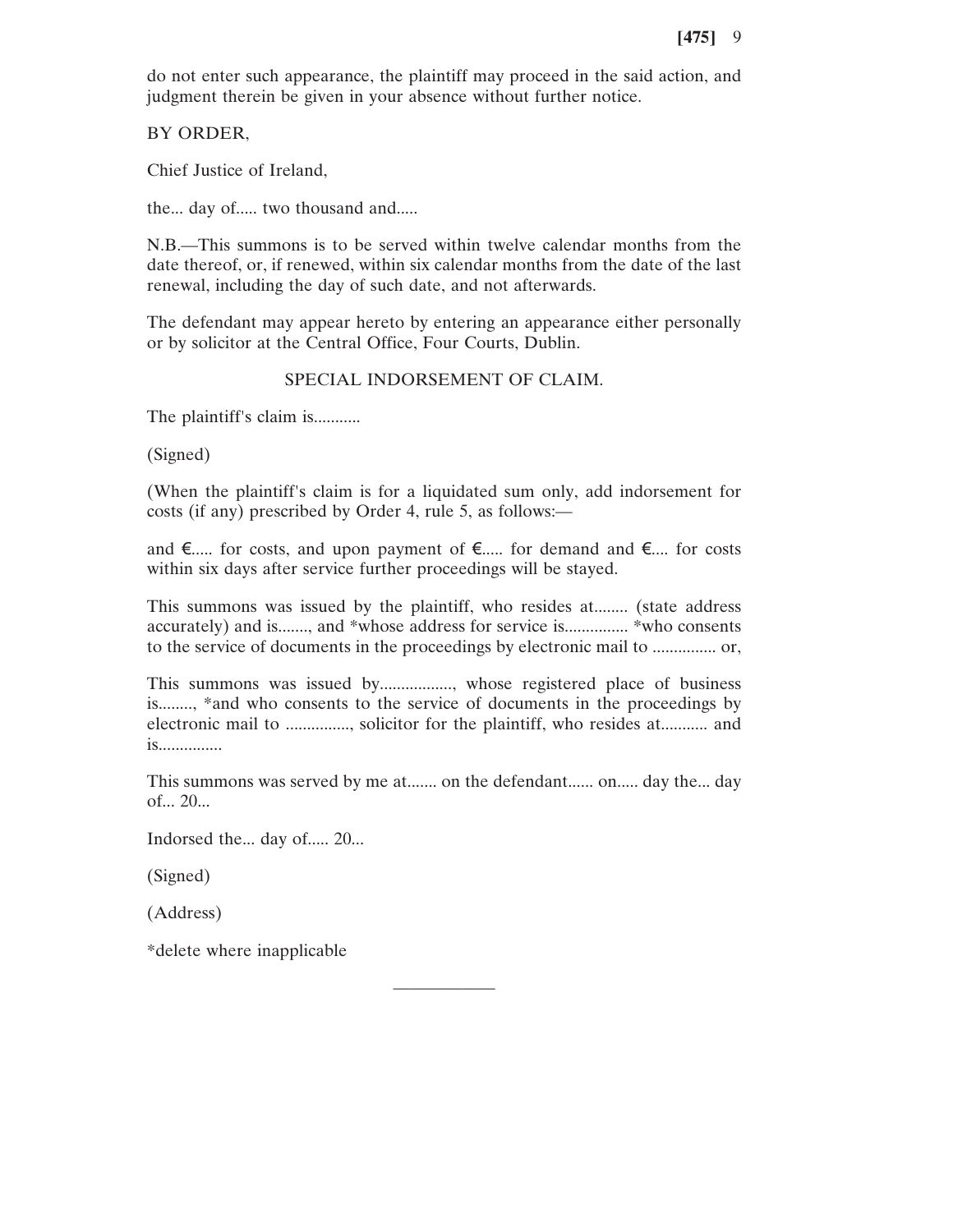No. 3.

SPECIAL SUMMONS

## THE HIGH COURT

——————

In the matter of................

20.... No....

Between

A. B.,

Plaintiff,

and

C.D.,

Defendant.

(or if not inter partes)

On the application of A.B.

To......

of....... in the County of.......

This special summons is to require you to attend before the Master at the Four Courts, Dublin, on the... day of..... at... o'clock in the forenoon at the hearing of this summons issued on the... day of....., and if you do not attend in person or by solicitor at the time and place aforesaid, such order will be made, and proceedings taken as the Court may think just and expedient; and TAKE NOTICE that if you wish to attend and to be heard, you should first enter an appearance.

BY ORDER,

Chief Justice of Ireland,

the... day of..... two thousand and.....

N.B.—This summons is required to be served not less than four days before the return day mentioned therein (exclusive of the day of service).

### SPECIAL INDORSEMENT OF CLAIM.

The plaintiff's claim is.......

(Signed)

Schedule of affidavit or affidavits intended to be used by the plaintiff (or applicant) on the hearing of the summons.

O. 1, r. 4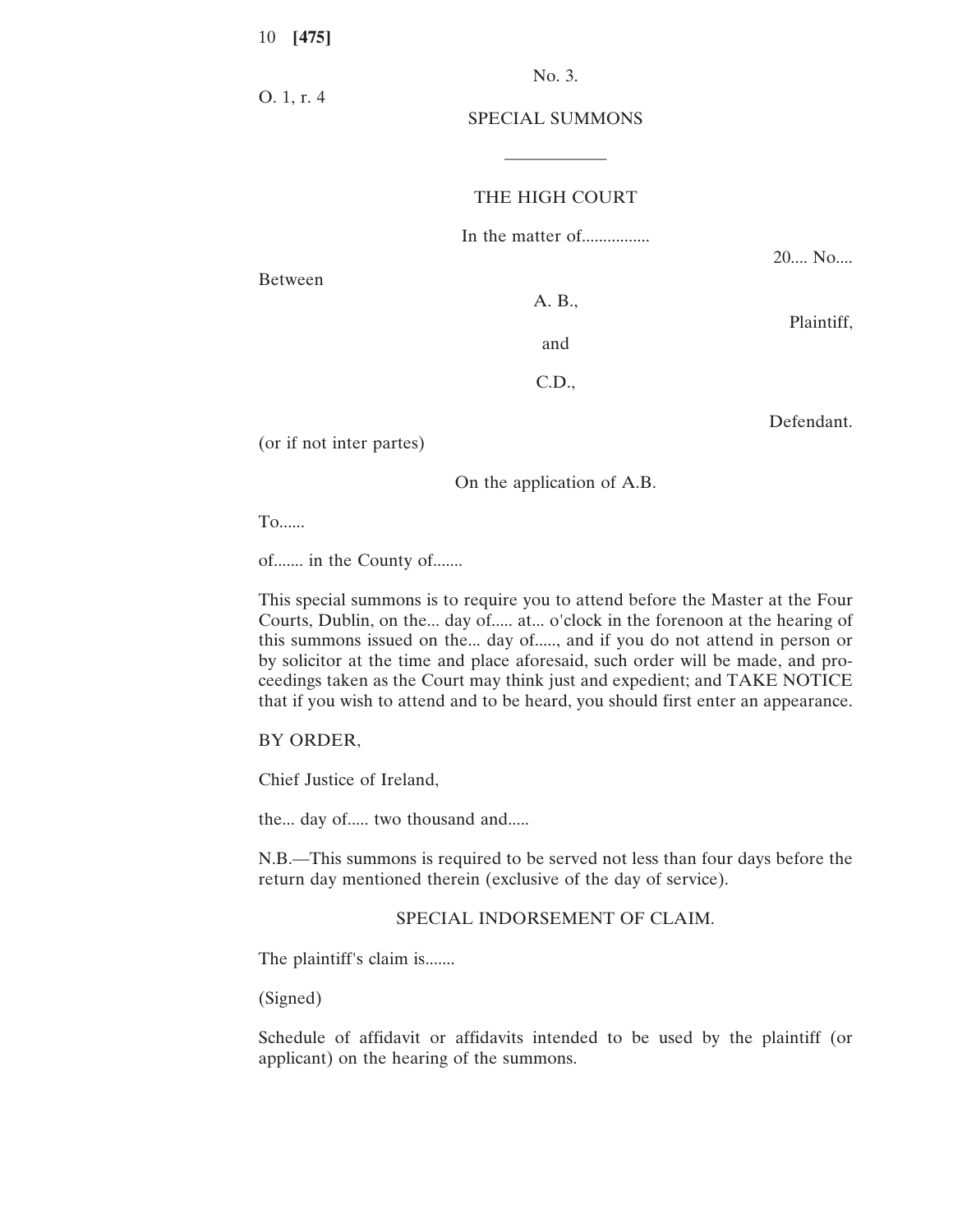This summons was issued by the plaintiff (or applicant) who resides at (state address accurately) and is....... and \*whose address for service is............... \*who consents to the service of documents in the proceedings by electronic mail to ...............

or,

This summons was issued by............, whose registered place of business is.........., \*and who consents to the service of documents in the proceedings by electronic mail to ..............., solicitor for the plaintiff, who resides at.......... and is...........

This summons was served by me at........ on the defendant....... on.... day the... day of..... 20...

Indorsed the... day of..... 20...

(Signed)

(Address)

\*delete where inapplicable

## PART II: APPEARANCE.

——————

No. 1.

O. 12, r. 9

MEMORANDUM OF APPEARANCE IN GENERAL.

## THE HIGH COURT.

——————

20......No.

Between

A. B., Plaintiff, and

C.D.,

Defendant.

Enter an appearance for C.D., the defendant in this action.

Dated

(Signed)

E.F.,

solicitor for the defendant.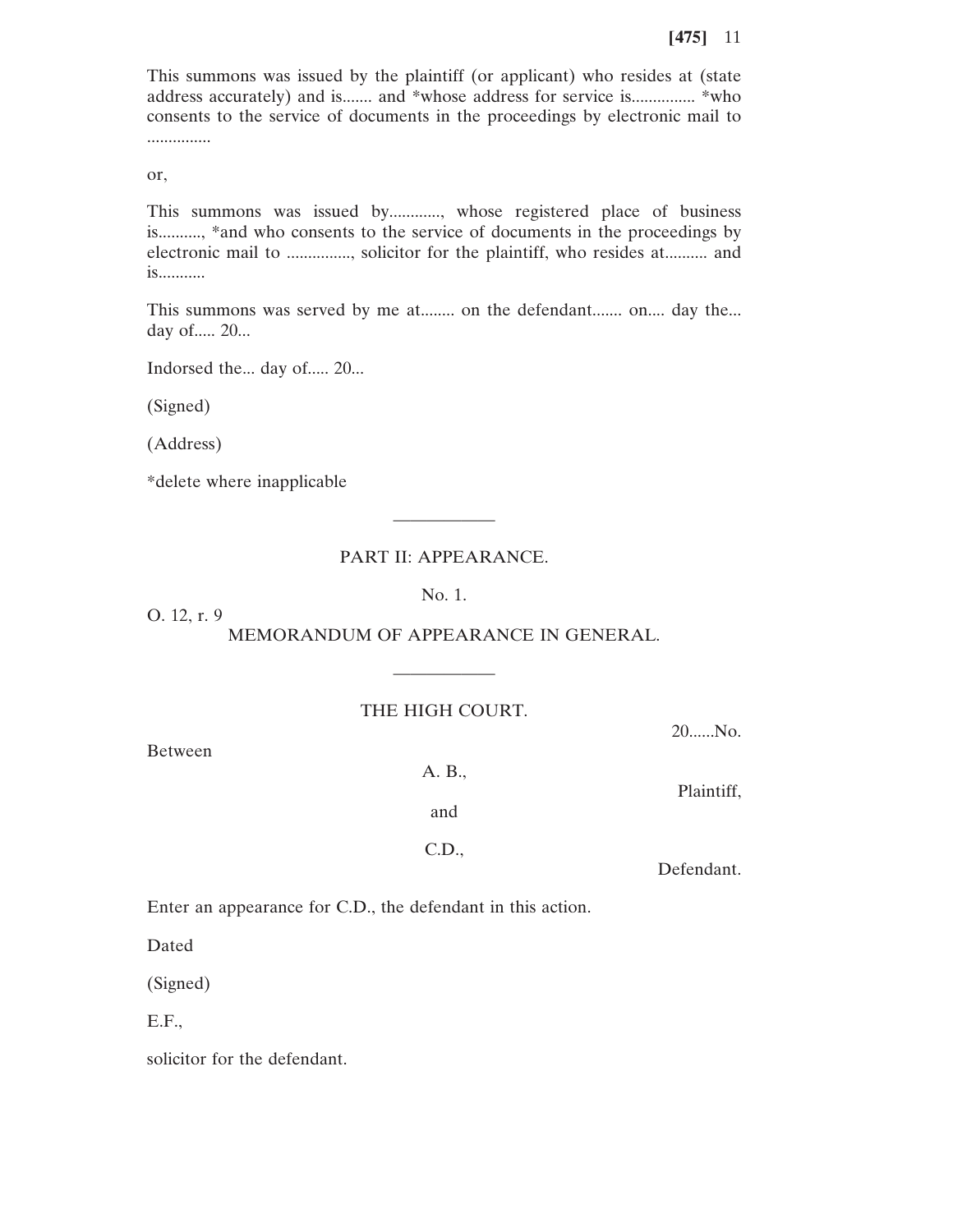The registered place of business of E.F. is.......... \*and E.F. consents to the service of documents in the proceedings by electronic mail to ...............,

[or C.D., the defendant in person.

The place of residence of C.D. is............ and \*the address for service of C.D. is............... \*C.D. consents to the service of documents in the proceedings by electronic mail to.......... ].

To the Registrar of the Central Office.

Take notice, that I have this day entered an appearance at the Central Office, Four Courts, Dublin, for......... to the originating summons in this action.

[If statement of claim is required, add] The said............ requires delivery of a statement of claim

Dated

(Signed)

To...

\*delete where inapplicable

No. 5

——————

O.1A, r. 8

MEMORANDUM OF APPEARANCE TO PERSONAL INJURIES SUMMONS

Between

AB,

Plaintiff

and

CD

Defendant

Enter an Appearance for CD, the defendant in this personal injuries action.

Dated

Signed EF

Solicitor for the defendant

The registered place of business of EF is..............\*and E.F. consents to the service of documents in the proceedings by electronic mail to ...................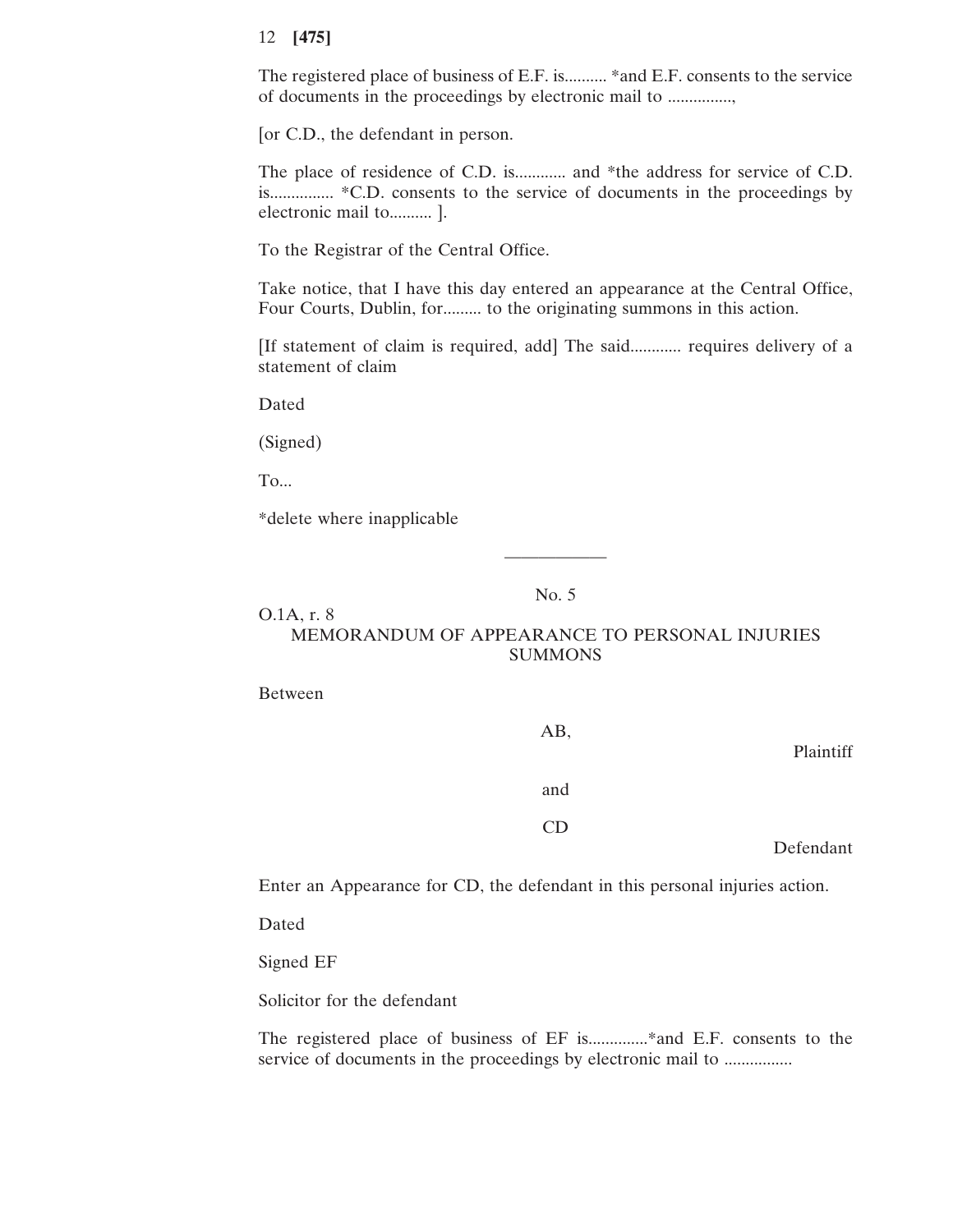\* [or CD, the defendant in person

The address at which CD ordinarily resides is ..............................and \*the address for service of C.D. is............... \*C.D. consents to the service of documents in the proceedings by electronic mail to.......... ]

To: The Registrar of the Central Office.

Take Notice that I have this day entered an appearance at the Central Office, Four Courts, Inns Quay, Dublin 7<sup>\*\*</sup>, for the above defendant to the personal injuries summons in this action].

Dated

Signed

To:

\* Insert if applicable

\*\* Delete if appearance is by defendant in person

## No. 6

——————

### O.11A, r. 8

## MEMORANDUM OF APPEARANCE CONTESTING JURISDICTION

## THE HIGH COURT

\*In the matter of Article 26(1) of Council Regulation (EC) No. 1215/2012

\*In the matter of Article 24 of the Convention on jurisdiction and the recognition and enforcement of judgments in civil and commercial matters, done at Lugano on the 30th day of October 2007

Between

| Plaintiff | AB, |
|-----------|-----|
|           | and |
|           | CD  |
| Defendant |     |

Enter an Appearance for CD, the [†-named] defendant in this action without prejudice and solely to contest the jurisdiction of the court.

Dated

Signed EF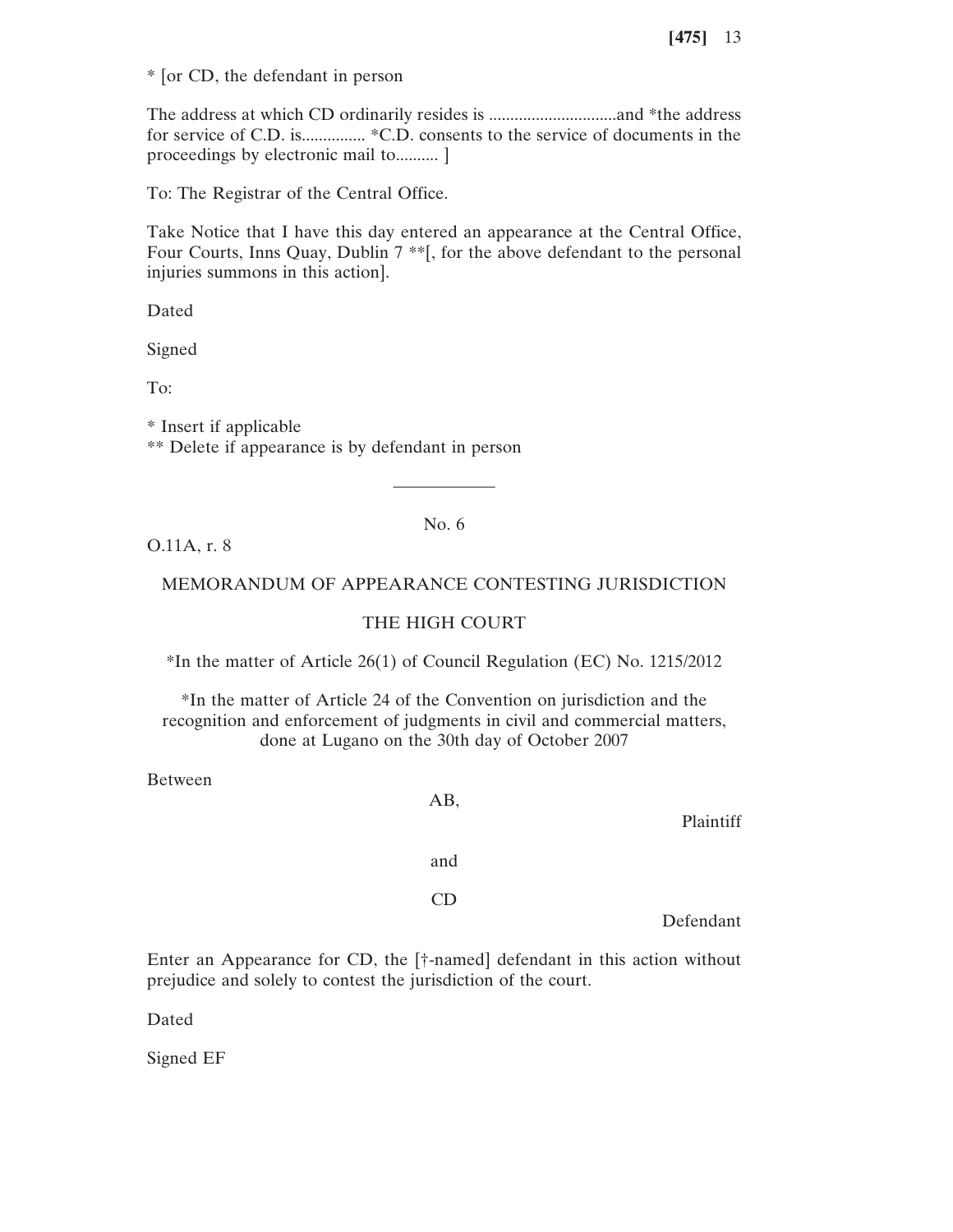Solicitor for the [†-named] defendant

The registered place of business of EF is.....................\*and E.F. consents to the service of documents in the proceedings by electronic mail to ...............

[or CD, the defendant in person

The address at which CD ordinarily resides is ..............................and \*the address for service of C.D. is............... \*C.D. consents to the service of documents in the proceedings by electronic mail to..........]

To: The Registrar of the Central Office.

Take Notice that I have this day entered an appearance without prejudice and solely to contest the jurisdiction of the court at the Central Office, Four Courts, Inns Quay, Dublin 7, for the above defendant to the [notice of] originating summons (or other originating document) in this action.

Dated

Signed

To:

†Insert as appropriate \*Delete where inapplicable

No. 7

——————

O. 11B, r. 8

### MEMORANDUM OF APPEARANCE CONTESTING JURISDICTION

## THE HIGH COURT

In the matter of the Jurisdiction of Courts and Enforcement of Judgments Act 1998

And in the matter of Article 18 of the Brussels Convention 1968

Between

AB, Plaintiff and CD Defendant

Enter an Appearance for CD, the [†-named] defendant in this action without prejudice and solely to contest the jurisdiction of the court.

Dated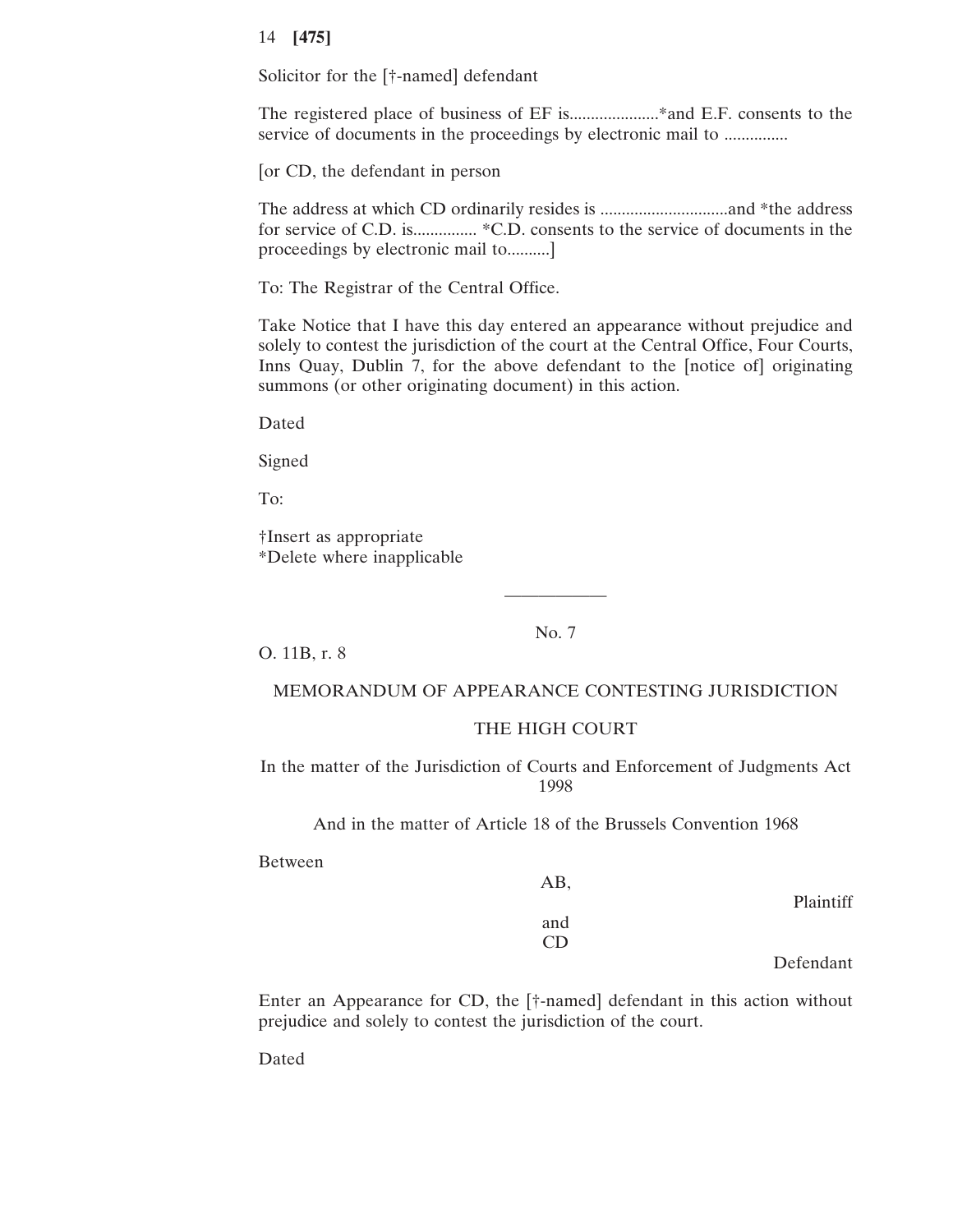Signed EF

Solicitor for the [†-named] defendant

The registered place of business of EF is........ \*and E.F. consents to the service of documents in the proceedings by electronic mail to ...............

[or CD, the defendant in person

The address at which CD ordinarily resides is ..............................and \*the address for service of C.D. is............... \*C.D. consents to the service of documents in the proceedings by electronic mail to..........]

To: The Registrar of the Central Office.

Take Notice that I have this day entered an appearance without prejudice and solely to contest the jurisdiction of the court at the Central Office, Four Courts, Inns Quay, Dublin 7, for the above defendant to the [notice of] originating summons (or other originating document) in this action.

Dated

Signed

To:

†Insert as appropriate \*Delete where inapplicable

No 8

——————

O. 11C, r. 7

## MEMORANDUM OF APPEARANCE CONTESTING JURISDICTION

## THE HIGH COURT

## In the matter of Council Regulation No. 2201/2003

Between

AB,

Plaintiff

and CD

Defendant

Enter an Appearance for CD, the [\*-named] defendant in this action without prejudice and solely to contest the jurisdiction of the court.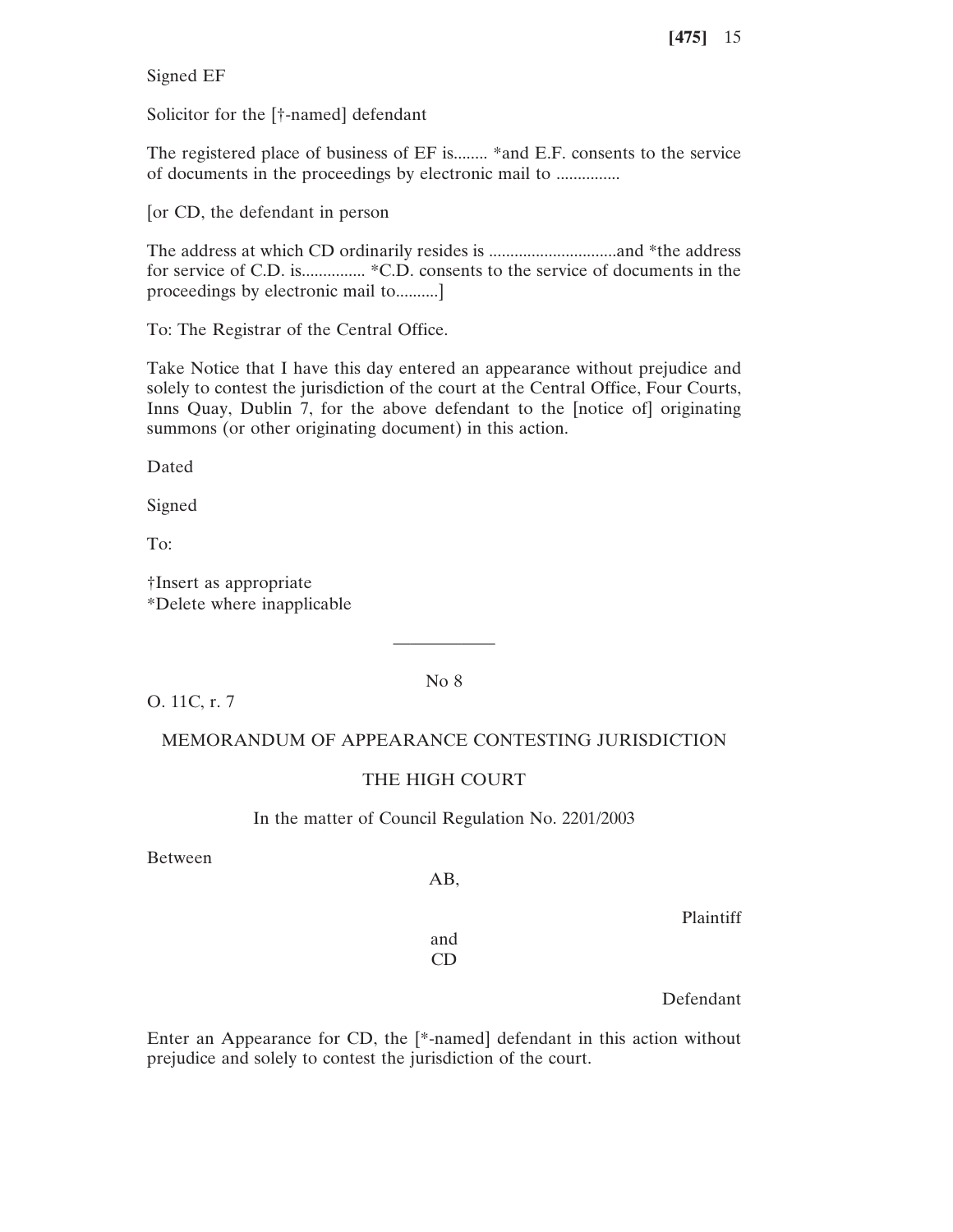Dated

Signed EF

Solicitor for the [\*-named] defendant

The registered place of business of EF is........... \*and E.F. consents to the service of documents in the proceedings by electronic mail to ...............

[or CD, the defendant in person

The address at which CD ordinarily resides is ..............................and \*the address for service of C.D. is............... \*C.D. consents to the service of documents in the proceedings by electronic mail to..........]

To: The Registrar of the Central Office.

Take Notice that I have this day entered an appearance without prejudice and solely to contest the jurisdiction of the court at the Central Office, Four Courts, Inns Quay, Dublin 7, for the above defendant to the [notice of] originating summons (or other originating document) in this action.

Dated

Signed

To:

\*Delete where inapplicable

No. 9

——————

O. 12, r. 2(2A)(a)

## MEMORANDUM OF APPEARANCE IN STATUTORY APPLICATION OR APPEAL

### THE HIGH COURT

In the matter of [state relevant provision of the enactment pursuant to which the application/appeal is made]

Between

### AB,

Applicant/Appellant

and CD

Respondent

Enter an Appearance for CD, the respondent in this action.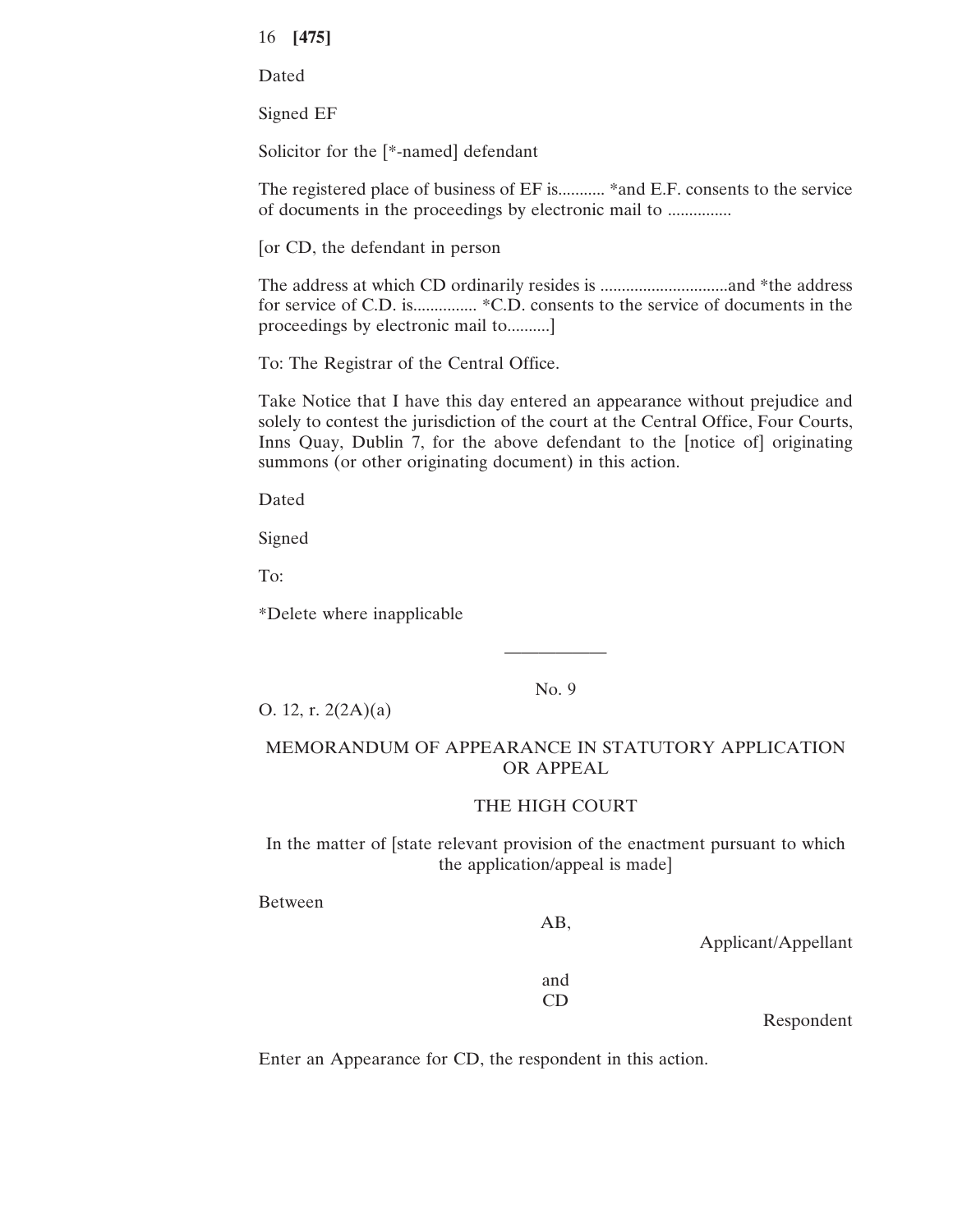Dated

Signed EF

Solicitor for the defendant

The registered place of business of EF is ............... \*and E.F. consents to the service of documents in the proceedings by electronic mail to ...................

[or CD, the defendant in person

The address at which CD ordinarily resides is ..............................and \*the address for service of C.D. is............... \*C.D. consents to the service of documents in the proceedings by electronic mail to..........]

To: The Registrar of the Central Office.

Take Notice that I have this day entered an appearance at the Central Office, Four Courts, Inns Quay, Dublin 7, for the above respondent to the originating notice of motion in this action.

Dated

Signed

To:

\*Delete where inapplicable

Appendix V, No. 1

——————

O.97, r.4

## PETITION

## THE HIGH COURT

## In the matter of the [state nature of election] election for [state the place] [or referendum] held on the....... day of....... 20

To the High Court

Pursuant to order of the Court made on the....... day of....... 20... giving leave to present, the humble petition of [here state name(s) and address(es) of petitioner(s)] whose name(s) is (are) subscribed shows as follows:

1. Your petitioner [state name] is a person who voted [or had a right to vote, as the case may be] at the above election [or claims to have had a right to be returned at the above election, or was a candidate at the above election]. Your petitioner [state name] [here state in like manner the right of each petitioner].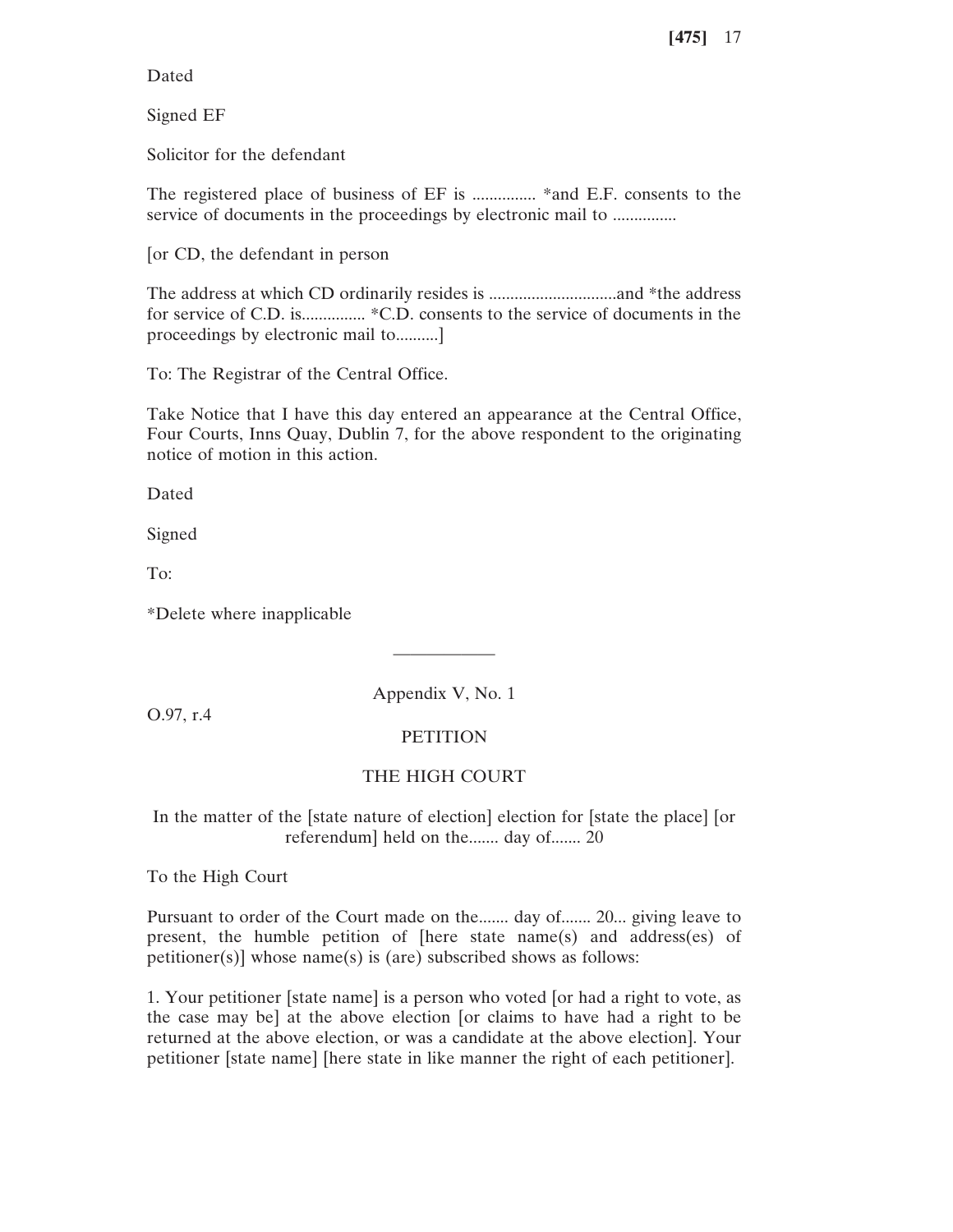2. The election [or referendum] to which the within petition relates was for [state nature of election] and was held on the....... day of....... 20... when A.B., C.D., and E.F. were candidates,

and the Returning Officer has returned A.B. [or A.B. and C.D.] as being duly elected [or has published a provisional referendum certificate stating that....... ].

3. [State any other material facts on which the petitioner relies].

4. [State the grounds on which the petition is based].

Your petitioner(s) therefore pray(s) for the following remedy:

(A) that it may be determined that the said A.B. was not duly elected or returned, and that the election was void [or that the said E.F. was duly elected, and ought to have been returned, or

(B) an order that the said provisional referendum certificate be amended by ...., [or as the case may be].

The name and address of the petitioner's solicitor/agent is.......

The address for service of any notice on the Petitioner(s) is at....... \*and the Petitioner(s) consent(s) to the service of documents in the proceedings by electronic mail to......

——————

Dated

(Signed).......

Petitioner

\*Delete where inapplicable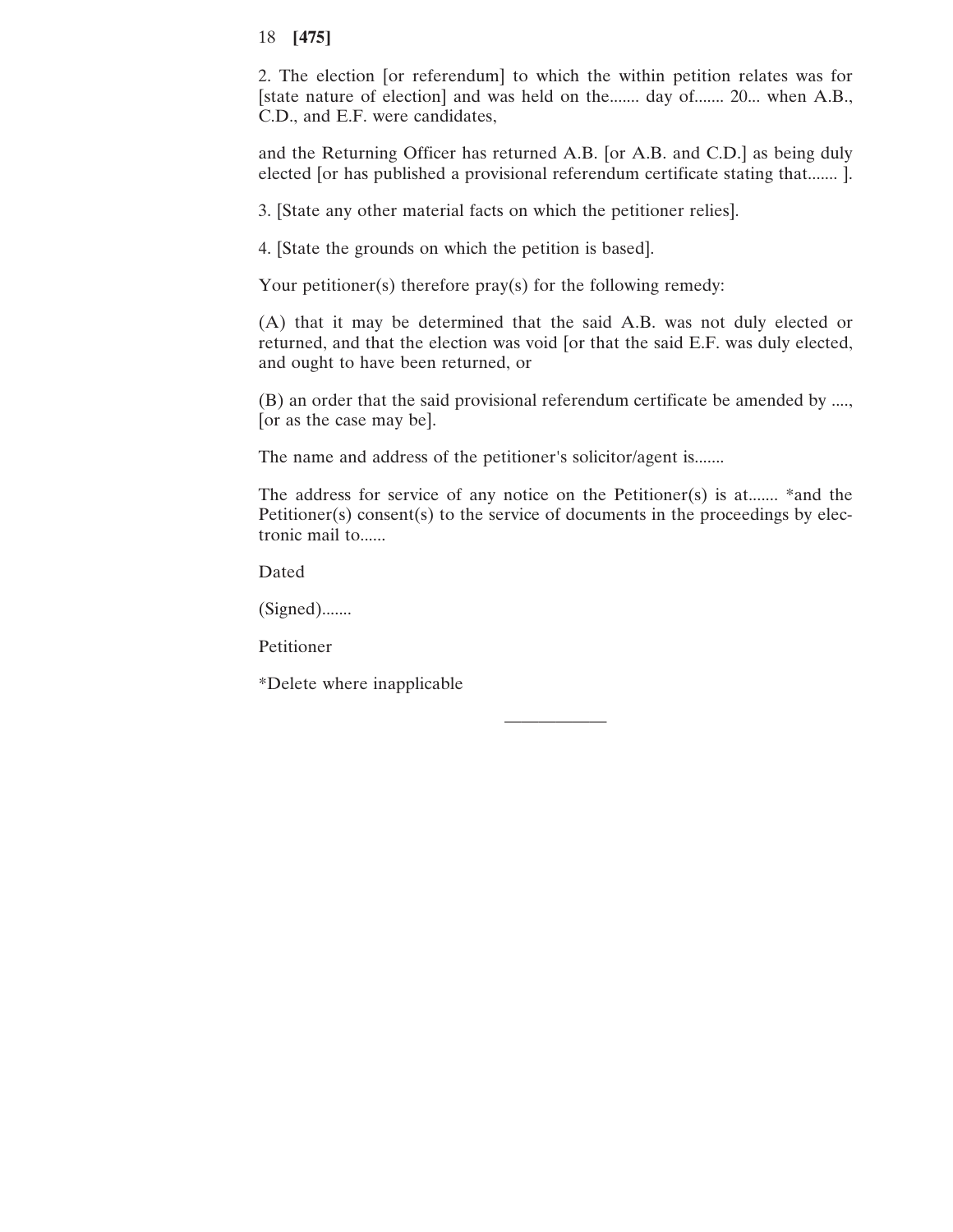## Appendix CC, No. 1

### PERSONAL INJURIES SUMMONS

## THE HIGH COURT

20.... No......

O. 1A, r. 3

Between

| A.B., |  |
|-------|--|
|-------|--|

............. Plaintiff,

and

C.D.,

................ Defendant.

To the defendant..............

(occupation)

who is ordinarily resident at.................. in the County of...........

This personal injuries summons requires you to enter an appearance in person or by solicitor in the Central Office, Four Courts, Dublin in the above action within eight days after the summons has been served on you (exclusive of the day of such service).

And TAKE NOTICE that if you do not enter an appearance the plaintiff may proceed in this action, and judgment may be given in your absence.

## BY ORDER,

Chief Justice of Ireland,

the... day of..... two thousand ......

N.B. — This summons is to be served within twelve calendar months from the date hereof, unless the time for service has been extended by the Court.

The defendant may appear to this summons by entering an appearance either personally or by solicitor at the Central Office, Four Courts, Dublin.

INDORSEMENT OF CLAIM.

The plaintiff's claim is for the reliefs set out herein for personal injuries suffered by the plaintiff [or state capacity in which the plaintiff sues] as follows:

[The indorsement of claim on a personal injuries summons shall

(a) set out, in numbered paragraphs, full and detailed particulars of-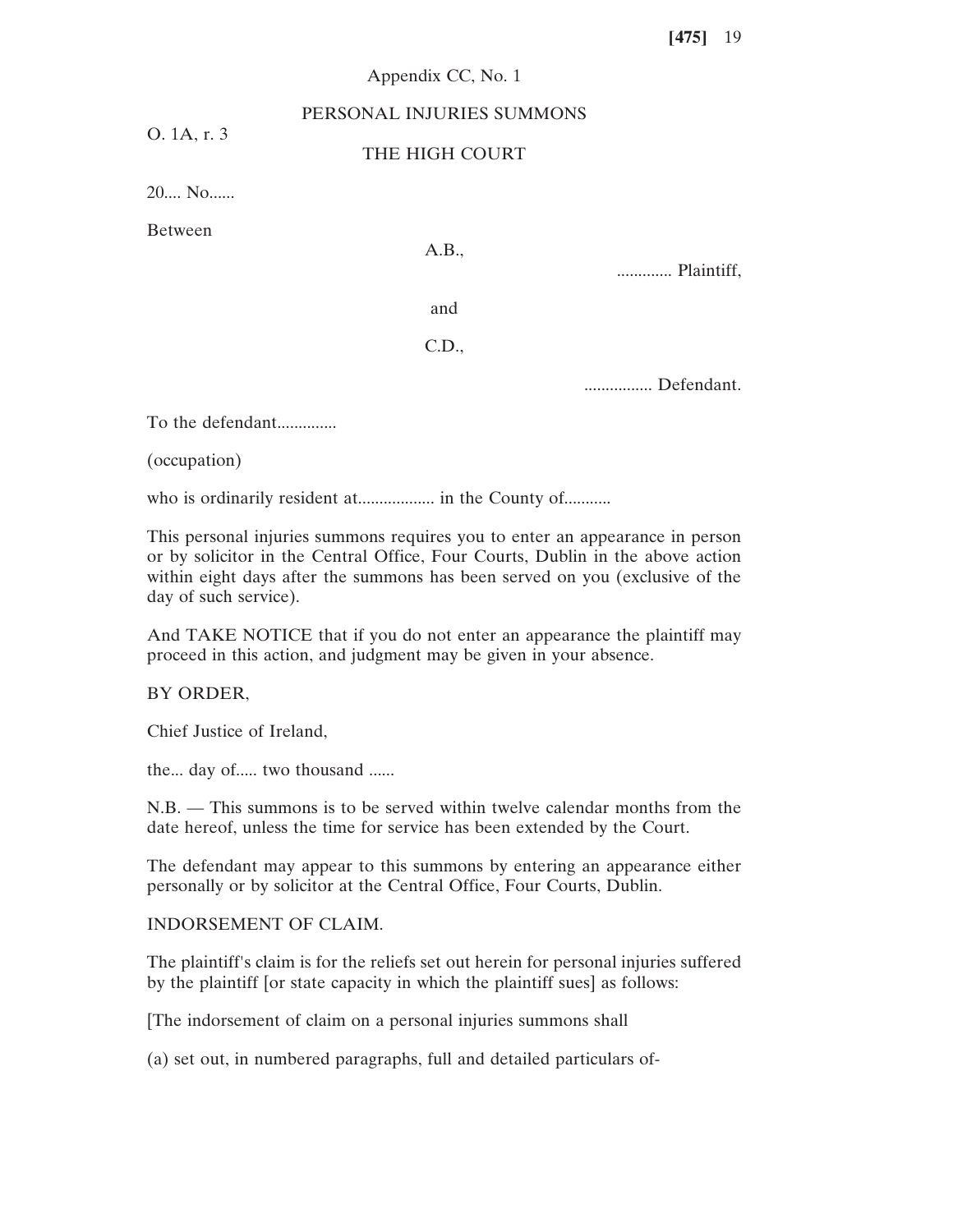(i) the nature of the claim and of each allegation, assertion or plea comprising that claim;

(ii) the injuries to the plaintiff alleged to have been occasioned by the wrong of the defendant;

(iii) the acts of the defendant constituting the said wrong and the circumstances relating to the commission of the said wrong;

(iv) each instance of negligence by the defendant, and

(b) contain a schedule of full particulars of all items of special damage in respect of which the plaintiff is making a claim.

The following is a suggested format in which the indorsement might be presented:

1. Description of the parties;

2. The nature of the claim;

3. The acts of the defendant alleged to constitute a wrong, each instance of negligence by the defendant, all other relevant circumstances in relation to the commission of the said wrong and any other assertion or plea concerning same;

4. The injuries to the plaintiff alleged to have been occasioned by the wrong of the defendant;

5. The reliefs sought;

6. (Where appropriate) the particulars required by Order 4, rule 3A.

# SCHEDULE

### Particulars of Items of Special Damage

*(Full particulars should be set out. Add additional sheets if necessary)*

*(Particulars of a general allegation should be set out in the indorsement under the paragraph containing such allegation and headed "Particulars of ...etc." Where same are lengthy, they may alternatively be scheduled to the indorsement or set out in additional sheets appended to the Personal Injuries Summons at time of issue and service.)* ]

 $(Signed)$  — — — — — — — — — —

This summons was issued by the plaintiff............

OR

This summons was issued by.............., solicitor for the plaintiff, whose registered place of business is............ \*and who consents to the service of documents in the proceedings by electronic mail to ...............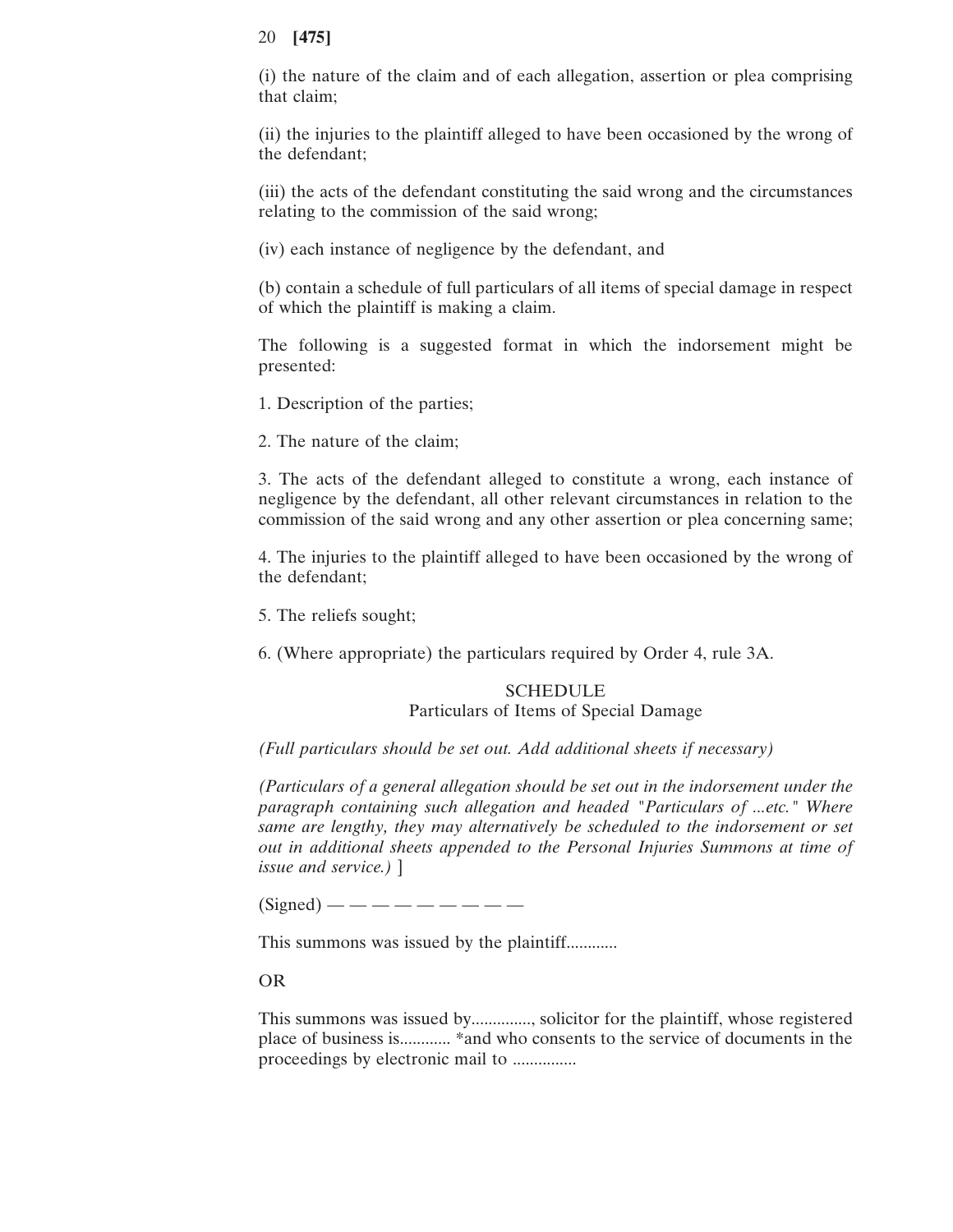The plaintiff's personal details are as follows:

1. The address at which the Plaintiff ordinarily resides is:............ (state address accurately). The plaintiff's address for service, if different from the plaintiff's address mentioned above, should also be stated here:

If the plaintiff consents to the service of documents in the proceedings by electronic mail, state the electronic mail address to which such documents may be sent:

- 2. Plaintiff's occupation:
- 3. Plaintiff's date of birth:.... Day:.... Month...... Year
- 4. Plaintiff's Personal Public Service Number:

(If the Plaintiff has not been issued with a Personal Public Service Number, this must be stated)...........

## INDORSEMENT OF SERVICE

This summons was served by me at.............. on the defendant............. on........ day the...........day of............., 20

Indorsed the.... day of............ 20...

(Signed)......

(Address)

\*Delete where inapplicable